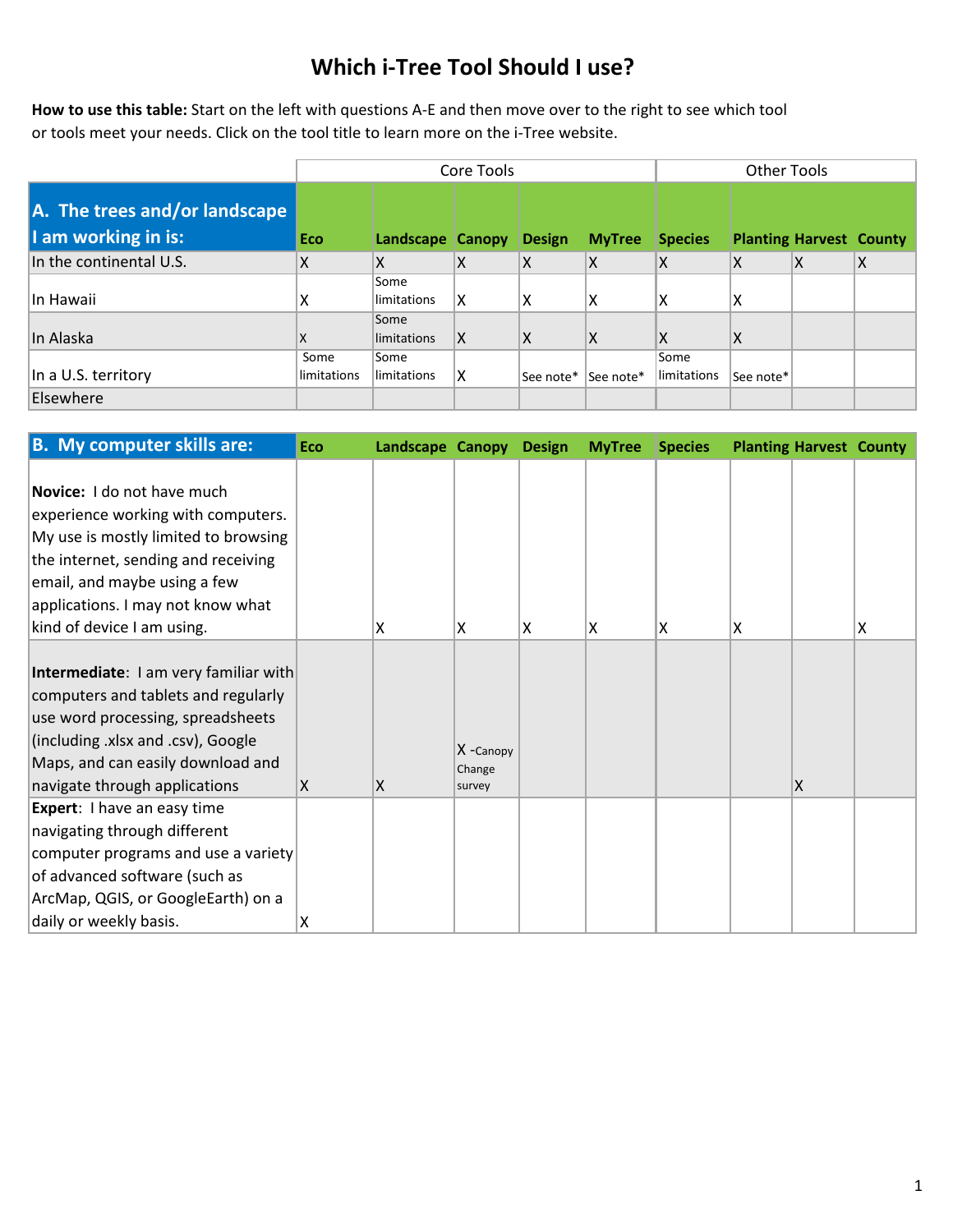## **Which i-Tree Tool Should I use?**

| C. I have:                         | Eco                                            | Landscape Canopy |   | <b>Design</b> | <b>MyTree</b> | <b>Species</b> |     | <b>Planting Harvest County</b> |                         |
|------------------------------------|------------------------------------------------|------------------|---|---------------|---------------|----------------|-----|--------------------------------|-------------------------|
| PC computer                        | x                                              | ΙX               | X | X             | X             | ΙX             | ΙX. | X                              | X                       |
| Apple computer                     | See note**                                     | Χ                | Χ | x             | x             | ΙX             | Χ   | x                              | Χ                       |
| Android/Apple mobile device        |                                                |                  |   | Χ             | X             | ΙX             | ΙX  | X                              | $\mathsf{\overline{X}}$ |
| Time                               |                                                |                  |   |               |               |                |     |                                |                         |
| About 5 minutes                    |                                                | X                |   |               | X             | ΙX             |     |                                |                         |
| 5-30 minutes                       |                                                | X                |   | Χ             | χ             | ΙX             | X   | Χ                              | X                       |
| An hour or more                    | Χ                                              |                  | Χ |               |               |                |     |                                |                         |
| Days                               | Χ                                              |                  |   |               |               |                |     |                                |                         |
| Field-collected data               |                                                |                  |   |               |               |                |     |                                |                         |
| A complete inventory               | Χ                                              |                  |   |               |               |                |     |                                |                         |
| A partial inventory                | Χ                                              |                  |   | X             |               |                |     |                                |                         |
| No inventory                       | $X^*$                                          | X                | X | X             | ΙX            | Iχ             | Χ   | X                              | X                       |
|                                    | X <sup>*</sup> - could use Eco to collect data |                  |   |               |               |                |     |                                |                         |
| I do not have field-collected data |                                                | x                | X | Χ             | χ             | ΙX             | Χ   |                                | Χ                       |

| D. I want to know:                       | Eco                     | Landscape Canopy        |                         | <b>Design</b> | <b>MyTree</b> | <b>Species</b> |     | <b>Planting Harvest County</b> |                         |
|------------------------------------------|-------------------------|-------------------------|-------------------------|---------------|---------------|----------------|-----|--------------------------------|-------------------------|
| Tree canopy cover for a given area       |                         | Χ                       | ΙX.                     |               |               |                |     |                                | X                       |
| How canopy cover has changed over        |                         |                         |                         |               |               |                |     |                                |                         |
| time                                     |                         |                         | X.                      |               |               |                |     |                                | X.                      |
| The energy savings tree(s) provide       | $\overline{\mathsf{x}}$ |                         |                         | X             | X             |                | X   |                                |                         |
| Stormwater benefits                      | $\overline{\mathsf{x}}$ | $\overline{\mathsf{x}}$ | $\overline{\mathsf{x}}$ | Χ             | <b>x</b>      |                | X   |                                | $\overline{\mathsf{x}}$ |
| Air quality benefits                     | Χ                       | Χ                       | Χ                       | X             | Ιx            |                | X   |                                | X                       |
| Hydrological impacts at various          |                         |                         |                         |               |               |                |     |                                |                         |
| scales                                   | $\mathsf{\chi}$         | X                       | Χ                       |               |               |                |     |                                | $\mathsf{\chi}$         |
| About demographics and tree cover        |                         |                         |                         |               |               |                |     |                                |                         |
| lin an area                              |                         | Χ                       |                         |               |               |                |     |                                | X                       |
| What trees to plant for certain          |                         |                         |                         |               |               |                |     |                                |                         |
| benefits                                 |                         |                         |                         |               |               | X              |     |                                |                         |
| What trees to plant that have low        |                         |                         |                         |               |               |                |     |                                |                         |
| allergenicity                            |                         |                         |                         |               |               | ΙX.            |     |                                |                         |
| Public health benefits of trees          | $\mathsf{X}$            | X                       |                         |               |               |                |     |                                | $\overline{\mathsf{x}}$ |
| What trees to plant for carbon           |                         |                         |                         |               |               |                |     |                                |                         |
| storage                                  |                         |                         |                         | X             | ΙX.           | X              | x   |                                |                         |
| The amount of carbon stored in           |                         |                         |                         |               |               |                |     |                                |                         |
| harvested wood products                  |                         |                         |                         |               |               |                |     | $\mathsf{\overline{X}}$        |                         |
| The amount of carbon sequestered         |                         |                         |                         |               |               |                |     |                                |                         |
| annually                                 | Χ                       | Χ                       | Χ                       | Χ             | ΙX            |                | x   |                                | X                       |
|                                          |                         |                         |                         |               |               |                |     |                                |                         |
| The amount of carbon stored in trees $X$ |                         | X.                      | X                       | X             | ΙX.           |                | ΙX. |                                | $\mathsf{\overline{X}}$ |
| The effects of tree canopy and           |                         |                         |                         |               |               |                |     |                                |                         |
| impervious cover on water quantity       |                         |                         |                         |               |               |                |     |                                |                         |
| and quality                              |                         |                         |                         |               |               |                |     |                                |                         |